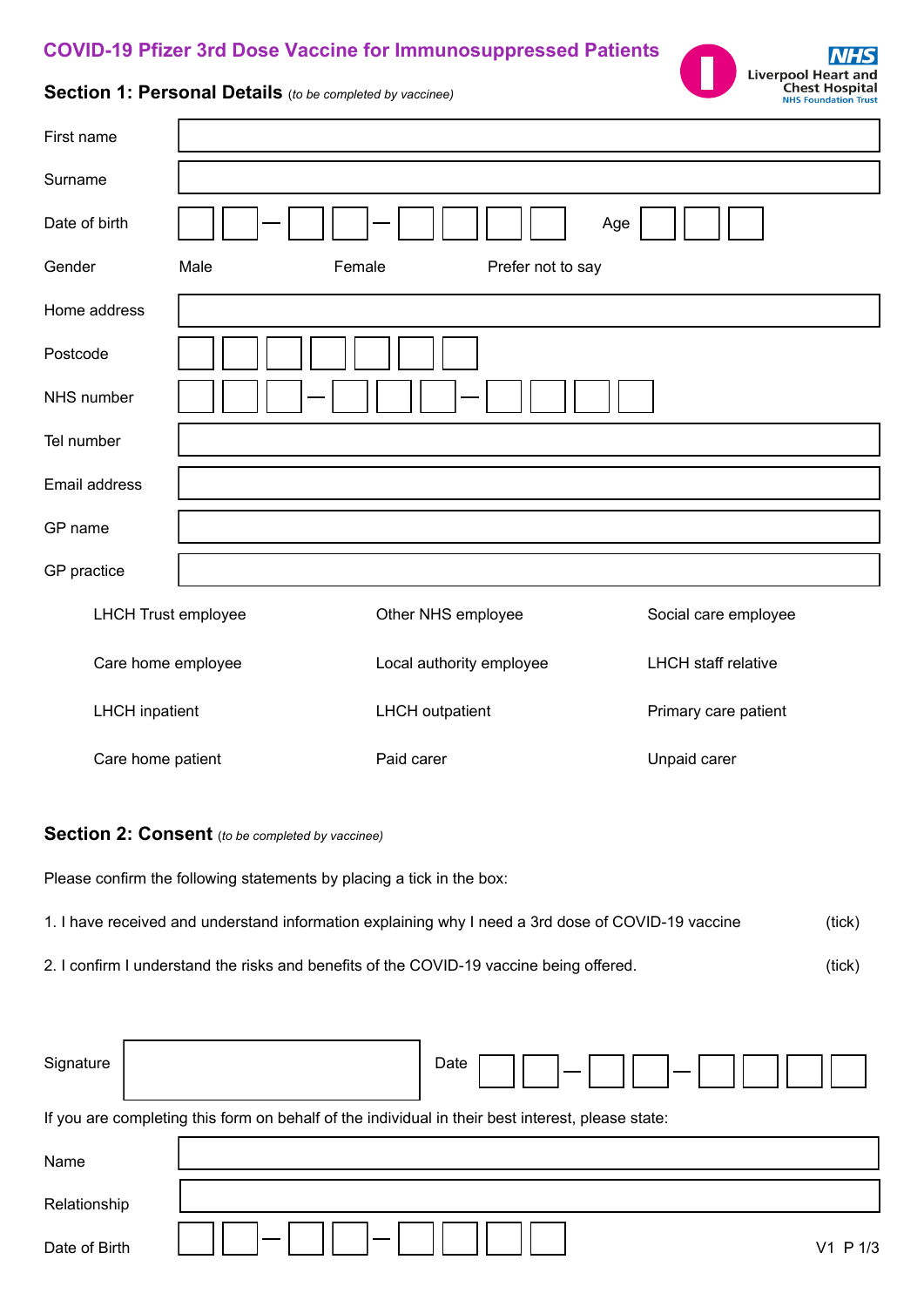| <b>Please note:</b> Exclusion does not necessarily mean the vaccine is contraindicated but would be outside protocol.<br>Email vaccine@lhch.nhs.uk to discuss alternative assessment                               |           |            |                                                    |
|--------------------------------------------------------------------------------------------------------------------------------------------------------------------------------------------------------------------|-----------|------------|----------------------------------------------------|
| Are you feeling unwell today?                                                                                                                                                                                      | No        | <b>Yes</b> | exclude: do not give                               |
| Do you have any COVID-19 symptoms?<br>(i.e. high temperature, a new continuous cough,<br>a loss or change with your sense of smell or taste)                                                                       | No        | Yes        | exclude: advise to self isolate                    |
| Previous systemic allergic reaction (including immediate onset<br>anaphylaxsis) to a previous dose of a COVID-19 mRNA vaccine<br>or to any component of the vaccine or residues from the<br>manufacturing process? | No        | Yes        | exclude: refer to allergist                        |
| Have a history of immediate anaphylaxsis to multiple, different<br>drug classes, with the trigger unidentified (this may indicate<br>polyethylene glycol 'PEG' allergy)?                                           | No        | Yes        | exclude: refer to allergist                        |
| Have a history of anaphylaxsis to a vaccine, injected antibody<br>preparation or a medicine likely to contain PEG (such as depot<br>steroid injection, laxative)?                                                  | No        | Yes        | exclude: refer to allergist                        |
| Have a history of idiopathic anaphylaxsis?                                                                                                                                                                         | No        | Yes        | exclude: refer to allergist                        |
| Have you had both 1st and 2nd dose of the COVID-19 vaccine? No                                                                                                                                                     |           | Yes        | refer to supervisor                                |
| Date of 2nd dose?                                                                                                                                                                                                  |           |            |                                                    |
| I received my 2nd COVID-19 vaccine at least 8-weeks ago                                                                                                                                                            | <b>No</b> | Yes        | exclude: do not give                               |
| Have you participated in a COVID-19 vaccine clinical trial?                                                                                                                                                        | No        | Yes        | refer to investigator, written<br>consent required |
| Have you had confirmed COVID-19 infection in last 4-weeks?                                                                                                                                                         | No.       | Yes        | exclude: do not give                               |
| Have you received any other vaccine in the last 7-days?                                                                                                                                                            | No        | Yes        | exclude: do not give                               |
| Are you taking anticoagulants? (Ensure INR not above range)                                                                                                                                                        | No        | Yes        | apply pressure for 2-mins                          |
| Do you have a disorder that makes you prone to bleeding?                                                                                                                                                           | No        | Yes        | apply pressure for 2-mins                          |
| Are you under 16-years of age?                                                                                                                                                                                     | No        | <b>Yes</b> | exclude: do not give                               |
| Do you have a BMI over 40?                                                                                                                                                                                         | No        | <b>Yes</b> | use longer needle                                  |
| Are you or could you be pregnant?<br>If YES, risk/benefit as per RCOG                                                                                                                                              | No        | <b>Yes</b> | see clinical supervisor                            |
| Are you breastfeeding?                                                                                                                                                                                             | No        | <b>Yes</b> | read current Gov information                       |

**Section 3: Pre-screening Assessment for Pfizer Vaccine Only** (*to be completed by vaccinee)*

If you have answered yes to any of the above please provide further details:

Name:

Date of birth: V1 P 2/3